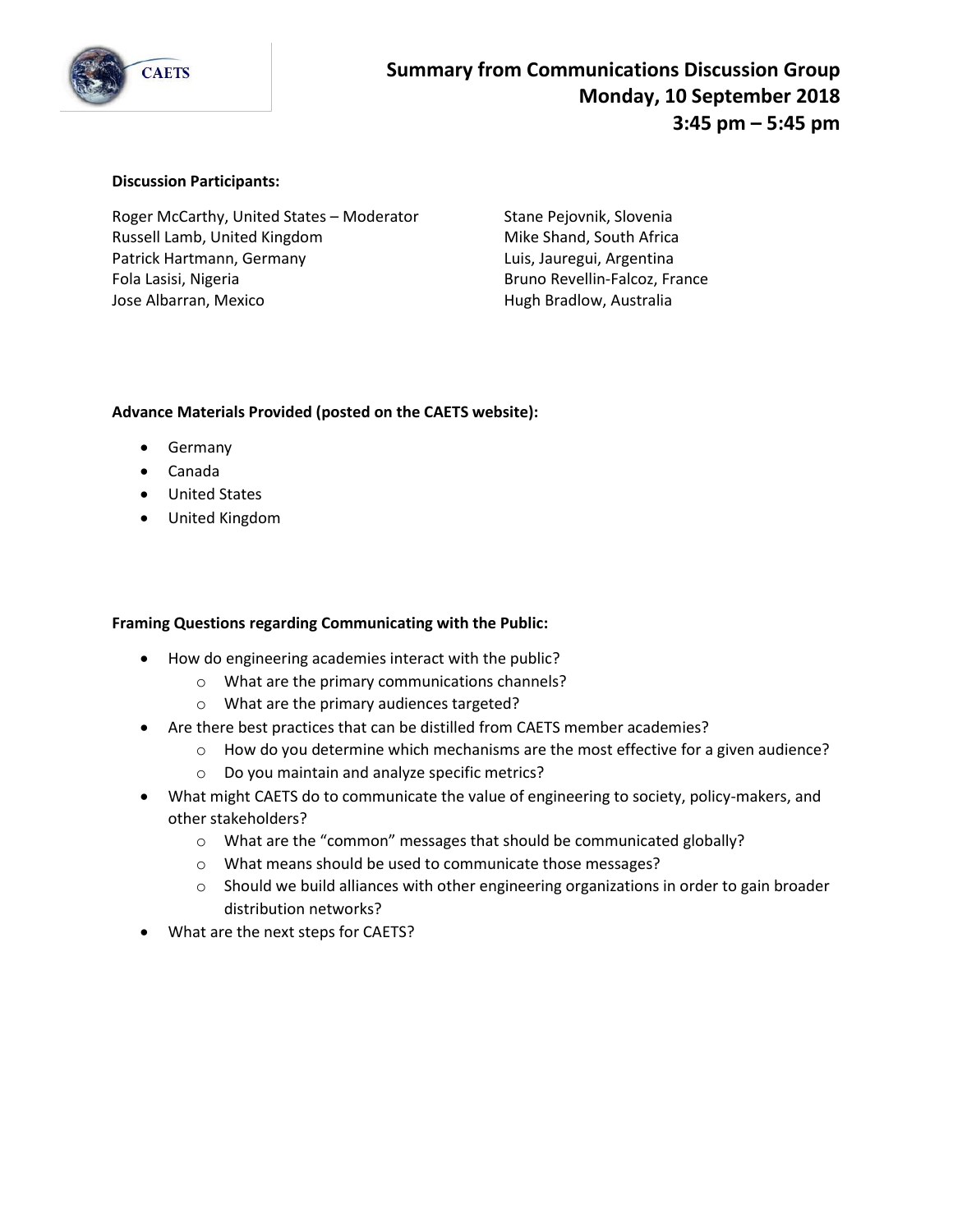

# **Key Points from Discussion**

There are huge variations across the CAETS membership in:

- Structure
- Target "audience"
- Sophistication in communicating with the "public"

Despite these differences there were some areas of broad agreement:

- Communication, to be effective, has to be developed and maintained across ALL domains
- You must have a dedicated communications team of professional full-time communicators with digital media expertise
	- o Members, with a few exceptions (e.g. US NAE), have 3 to 10
- There are relatively few messages common to CAETS members
- CAETS could become an extremely valuable venue/forum for exchange of best practices/studies on common communication challenges, i.e. risks of technologies such as nuclear power, impact of climate change, etc.

## CAETS members have very different target audiences

- Some CAETS members are completely independent while others are funded directly by the government
- Funded societies make influence on national technical policy a specific action agenda
	- o They make the National Executive leader the "patron" of the Society
	- o They work to place their members in key government positions with power
	- o None see to feel that any conflict situations had developed that affected their independence
		- At least one observed they got better news coverage when they took a position at odds with the government
		- Another observed that a key to conflict avoidance was concentrating on the technical

Communicate about what? To who? How?

- Strategy and style depend on content, message and the audience
	- o Many of our members only have vague qualitative notions
- UK delegates observed that development of the communications strategy MUST precede any thought of content and style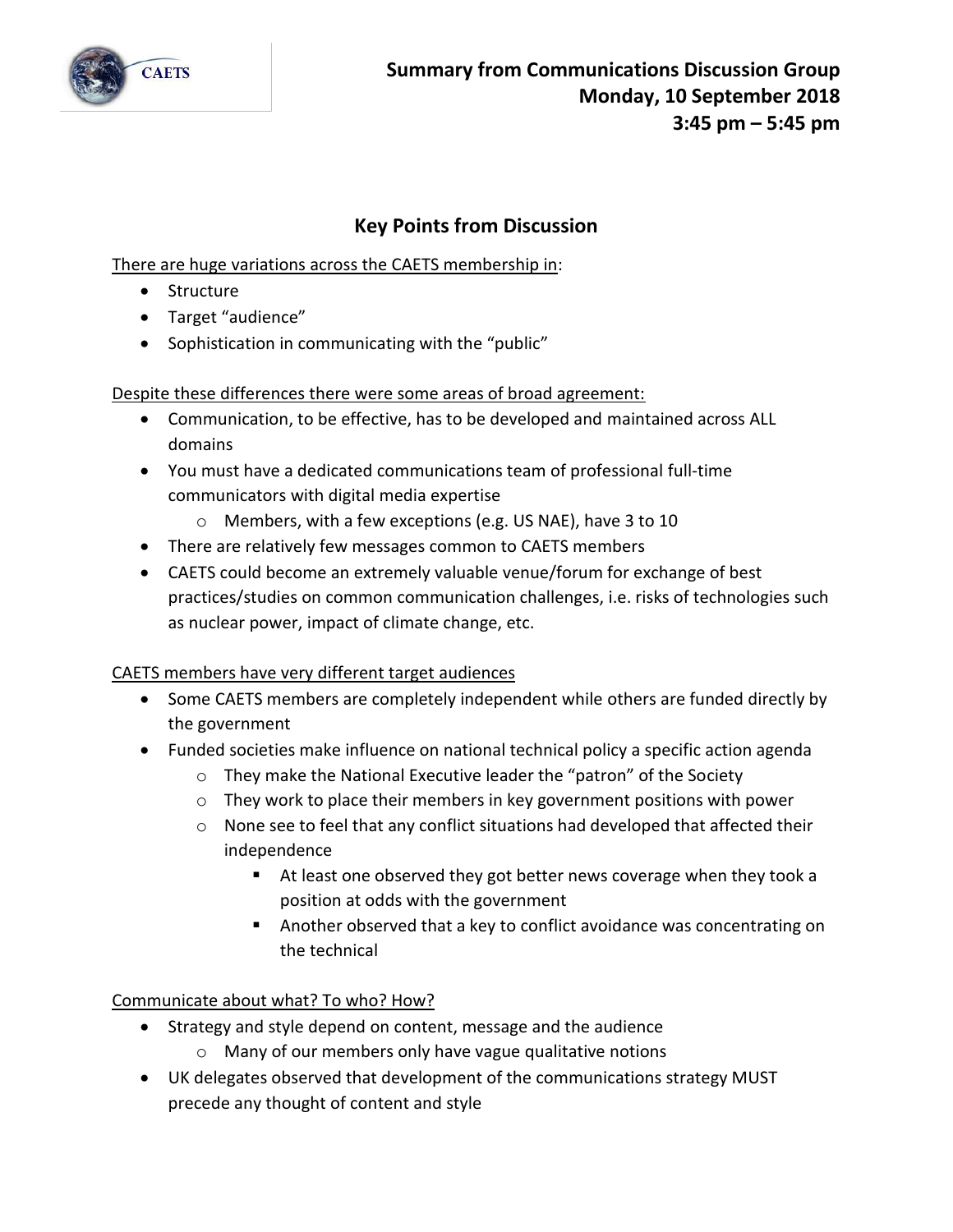

- Australia engaged a PR firm to professionally survey its target audiences
	- $\circ$  This is an excellent example of something that could be shared on a "members" only" section of a CAETS website
	- o They found they had small brand recognition, and their primary audience was Universities
	- o "(Too) Old white men" is the current brand image they seek to change
		- Working on new professional website and acronym
		- New website design will go hot in November
		- CAETS should look at what they can steal shamelessly

## What is the role of CAETS communications?

- Relatively few issues common to all CAETS members, but where there is consensus the message could be strong
- What is the audience?
	- o Heavily dependent on the strategy and message
		- The CAETS strategy will be necessarily constrained by who knows what we are and what we do
		- This varies widely because of the different constitution of the CAETS members
	- $\circ$  General consensus that the most important audience IS the CAETS membership itself
		- Particularly successful communications lessons learned
		- Important technical studies of pressing issues
		- You don't have to agree on anything to use good data in the mission of your own academy
			- Example: EVERYONE faces fracking

## Road forward: What can CAETS do?

- Strong consensus that CAETS could function as a world wide clearing house of experience, data, studies, and lessons learned by the various member Academies
- Ideal vehicle is the new CAETS website, to share materials or links
- The spectrum of common challenges CAETS members face is much larger than the consensus amongst members
	- o Every academy faces a GMO issue
		- **The different paths academies have taken on this issue have produced** radically different outcomes in the face of the same science
	- o Every academy faces their national challenges from:
		- Nuclear